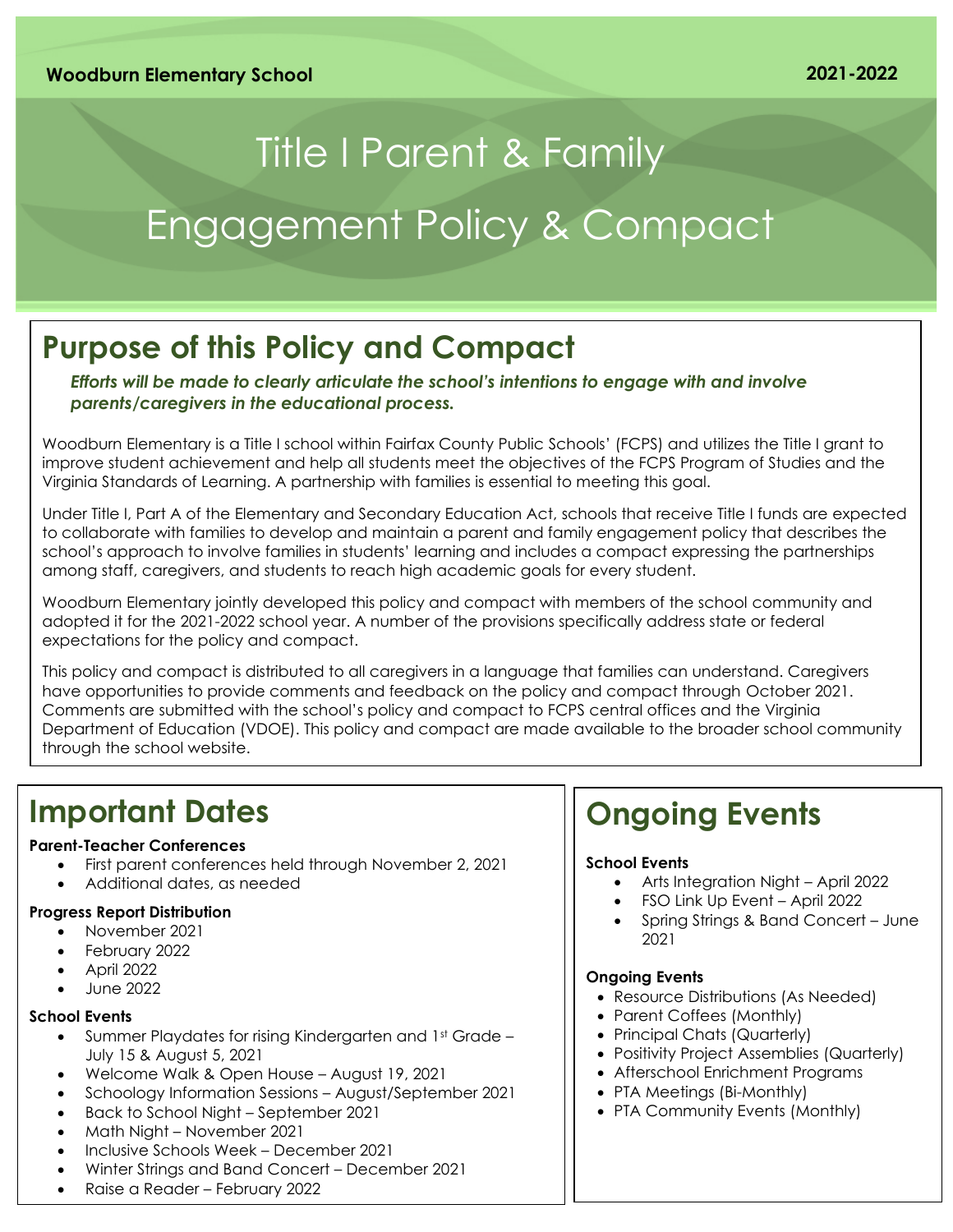# **Building Capacity for Involvement**

*Efforts will be made to ensure parents/caregivers are actively involved in the development, implementation, monitoring, and evaluation of the school's Title I program, including the following:*

- $\Diamond$  Provide family members a voice in decision-making on committees, such as the Family Engagement Committee. This includes coordinating school events with the PTA.
- Engage caregiver input when developing the School Improvement Plan (SIIP), Title I Schoolwide Plan, the Title I Parent and Family Engagement Policy and Compact, and plans for use of Title I family engagement funding.
- $\Diamond$  Seek feedback from families on programs within the Title I Schoolwide Plan, offer multiple methods for caregivers to submit comments about programs they may not find satisfactory, and submit any such comments with the Title I Schoolwide Plan to FCPS central offices.
- Invite family members to help in organizing and executing a variety of school events to build collective ownership, such as Raise a Reader, enrichment activities, and other events. This includes seeking community input on topics to be covered at monthly parent coffees.
- $\Diamond$  Provide opportunities for caregivers to volunteer within the school in various ways, such as Grade Level Parents, Guest Readers, etc.
- Encourage families to take part in annual evaluation of the content and effectiveness of the division-level Title I parent and family engagement policy in order to identify:
	- Barriers to greater family participation,
	- Ways to help family members be better able to assist in student learning, and
	- $\Diamond$  Strategies to support successful school and family interactions.

### **Effective Communication with Parents**

*Efforts will be made to ensure parents/caregivers receive meaningful communication in a timely manner, including the following:*

- Use multiple methods of communication to families including Schoology, Talking Points, Thursday Folders, Facebook, Twitter, school website, eNotify text messages, monthly newsletters from teachers, and weekly newsletters from administration
- Encourage all caregivers to attend an annual meeting in September, to share information about Title I services, explain Title I grant requirements, and inform families of their right to be involved in the school.
- $\Diamond$  Share school and student performance data with families in ways that seek their ideas about how to improve performance toward Virginia's challenging academic standards, such as interim progress reports, report cards, the VDOE School Report Card. Relevant data will be shared at PTA meetings throughout the year.
- $\Diamond$  Provide opportunities throughout the year for families to better understand the school's goals for students and find ways to improve student learning by participating in curriculum sharing nights, parent conferences, and ongoing communication from teachers.
- Maintain resources for caregivers to review student assignments and ongoing communication about student work, such as grade level weekly overviews, monthly newsletters, and work shared virtually.
- Provide ongoing feedback on student progress through quarterly interims and progress reports that show specific areas of proficiency and areas for continued growth.
- Hold parent-teacher conferences for all students in the fall and more often, as needed. Offer both virtual and in-person options for conferences.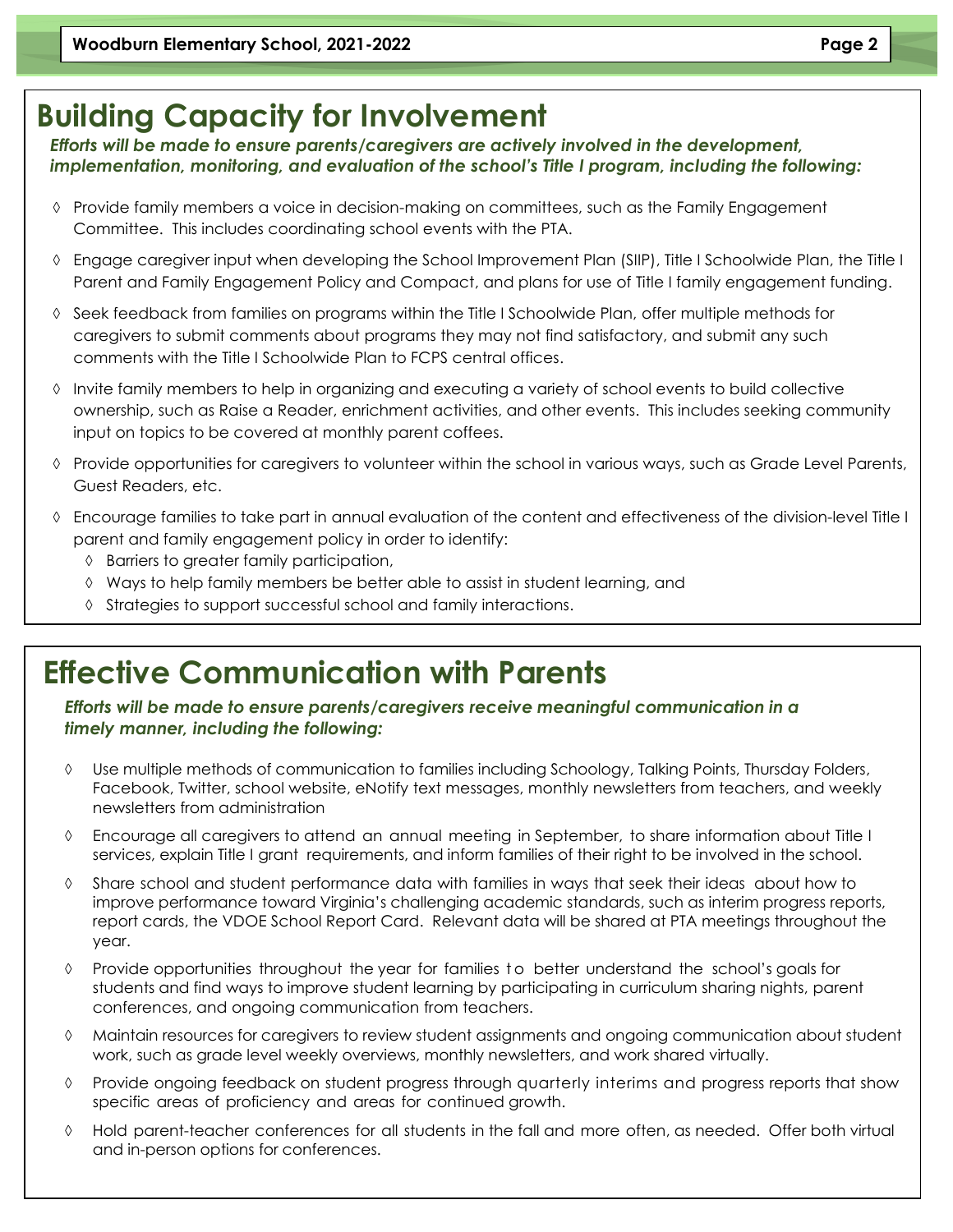### **Shared Responsibilities for High Academic Achievement**

*Efforts will be made to ensure parents/caregivers receive materials, training, and benefits from school partnerships with social and academic services, community-based organizations, and businesses, including the following:*

- $\Diamond$  Hold workshops connecting caregivers to tools and resources, such as: Structuring your Home for School Success, Technology Support, and Effective Parent Conference suggestions. We will also connect families with the Fairfax County Public Library, Parent Resource Center, Northern Virginia Family Services, and other county and district resources.
- Offer regular opportunities for families to learn directly from school staff about the school's academic, behavioral, and social programming through Parent Coffees, PTA meetings, and parent/teacher conferences.
- Encourage participation in family learning events where caregivers learn strategies to support their child's learning at home and have a chance to practice targeted strategies with their child. Events include literacy and math events, arts integration events, multicultural week, and more. We will provide families with activities and resources during these events that can be used at home.
- $\Diamond$  Provide ongoing access to resources in the school, such as connections with the parent liaison, teachers, administrators, guidance counselor and social services team.
- Provide mentors for students through outreach to former staff members and community volunteers, as well as volunteers from neighboring high schools.
- Leverage partnerships with local businesses and organizations to enhance school programs and events, including: Changing Education Through the Arts (Kennedy Center partnership), INOVA Health Care Systems, Northern Virginia Family Services, the Fairfax Symphony Orchestra, Family Literacy, Food for Others, Holmes Run Acres, McLean Bible Church, and others.
- Support parents in accessing county and community resources, such as Fairfax County Department of Family Services, Neighborhood Networks, and INOVA Health Systems.

### *Welcoming All Families*

*Efforts will be made to ensure that all parents/caregivers are welcomed and provided opportunities to actively engage within the school, including the following:*

- $\Diamond$  Create a welcoming atmosphere at the school with a warm greeting entering the front office, signage in the halls to label areas and teachers, directions in English and Spanish, and colorful displays. Students will be greeted daily and engage in morning meetings to build positive communities in each classroom.
- $\Diamond$  Provide interpretation services for parent-teacher conferences, workshops, meetings, and events.
- Translate or provide interpretation of all school documents and communication to make them accessible in the caregiver's preferred correspondence language and for those with vision or hearing impairments.
- $\Diamond$  Support two-way communication between families and staff through assistance of a parent liaison for Spanish speakers, use of the Talking Points app, ULG line, etc.
- Expand access for family participation in informational meetings and learning sessions through interpreters and language translation devices, handouts in English and Spanish, and News You Choose and eNotify messages in English and Spanish.
- Coordinate visits to the community over the summer to assist families with completing beginning of year forms.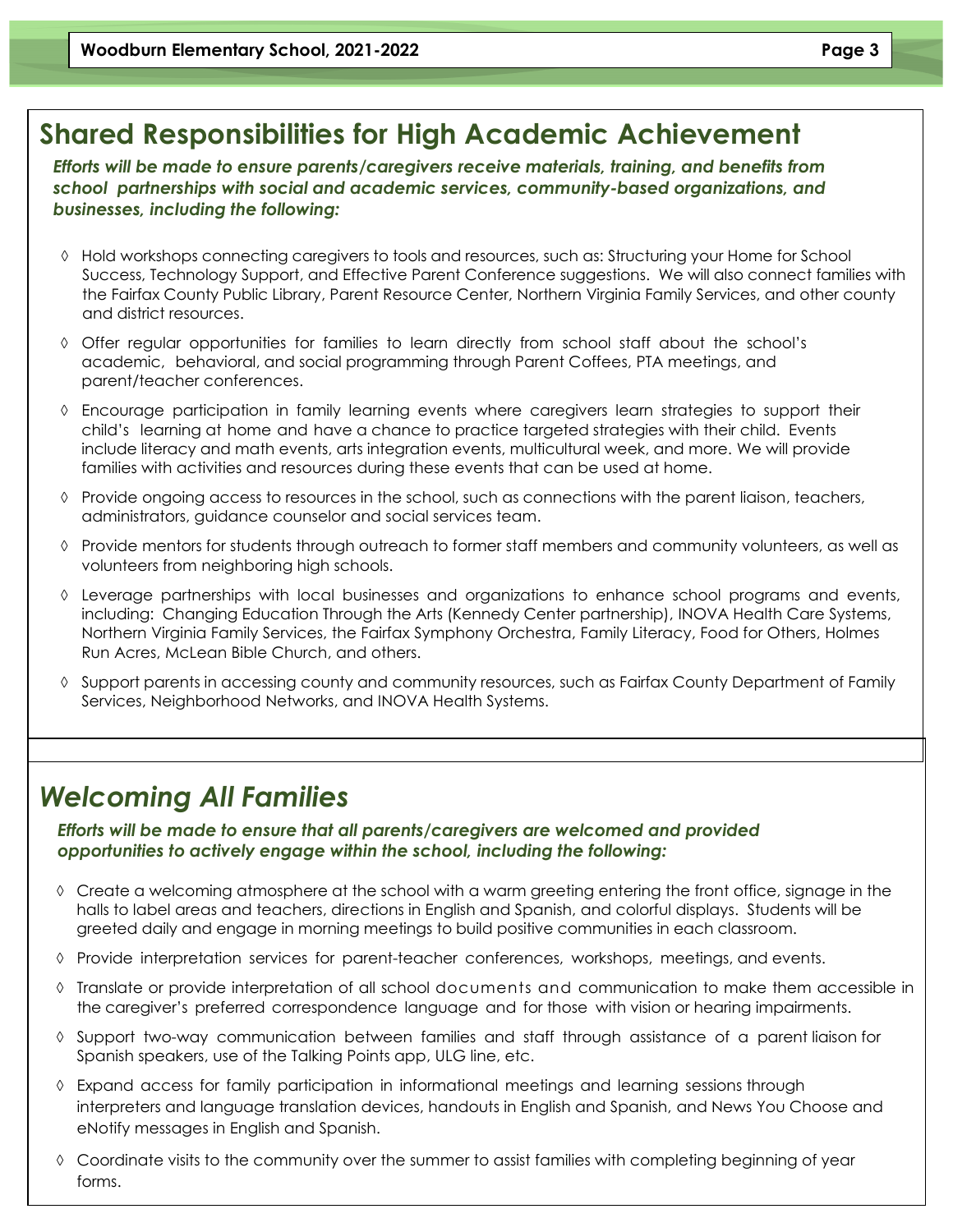# **Compact Provisions**

### *School staff, parents/caregivers, and students must work together to ensure a student success.*

### *The staff will:*

### *Provide a high-quality curriculum and instruction that enables students to meet challenging academic standard through the following actions:*

- $\Diamond$  Staff will teach all students according to the state's challenging standards, using approved curriculum resources.
- $\Diamond$  Staff will participate in ongoing professional development to ensure effective instructional practices are used in all classrooms.
- $\Diamond$  Administration and the leadership team will ensure that classroom teachers have a common understanding of the curriculum, use common practices, and build a common understanding of student's strengths and needs, through participation in collaborative learning team meetings.

### *Provide a supportive and effective learning environment for students through the following actions:*

- $\Diamond$  Provide clear expectations for student behavior and academic learning.
- $\Diamond$  Build classroom communities by implementing Responsive Classroom practices and through teaching Positivity Project character traits. This includes providing time on our master schedule for daily morning meetings and closing circles.
- $\Diamond$  Support the social and emotional learning of students through monthly counseling lessons, counselor led small groups, teacher led lessons, and other approaches.
- Assess student learning in all content areas. Provide targeted feedback and support to meet all students by name and need.

### *Provide assistance to caregivers in understanding the school's program through the following actions:*

- Hold an annual meeting to present information on the school's Title I program, state and division curriculum and assessments, and the school's state and federal accountability status.
- Provide multiple opportunities for caregivers to ask questions and give input into the Title I programs during informal and formal community events. This will include providing opportunities for families to ask questions and share feedback during PTA meetings.
- $\Diamond$  Post pictures on Facebook, Twitter, and our school website that highlight school happenings.
- Maintain an informative and comprehensive school website.

### *Build caregivers' involvement in the school's Title I program through the following actions:*

- Include caregivers as collaborators in developing the Title I Schoolwide Plan and plans for the use of Title I family engagement funds.
- $\Diamond$  Select a parent to serve on the Parent Advisory Council for Title I each year.

### *The parents/caregivers will:*

### *Demonstrate understanding that participation in my child's education will help his or her achievement through the following actions:*

- Participate in decisions related to school programs and my child's education and share my questions or comments about the programs in my child's school.
- Attend a parent-teacher conference in October or November 2021.
- Maintain communication with your child's teacher.
- Volunteer in my child's classroom or in school activities, as my schedule allows.
- Encourage and support my child's learning at home and at school.
- $\Diamond$  Talk to my child about his or her school day each day, focusing on new information learned, topics of interests, and personal goals.
- Monitor my child's progress as noted on report cards, interims, homework, and classroom assignments.
- Review contents within parent communication documents.